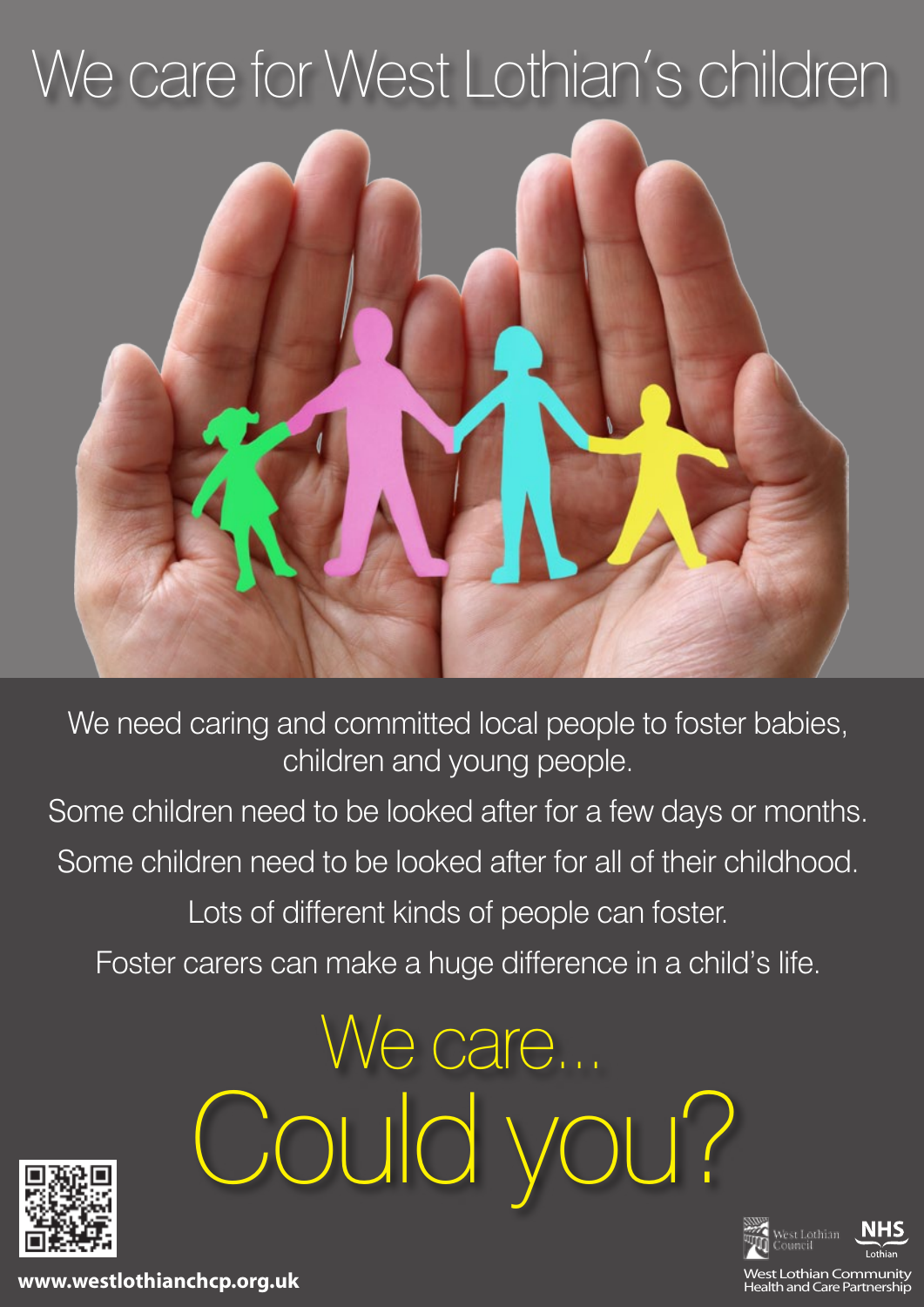

Foster carers, their own children, and the children they look after share their experiences.

*Being in care means a new home,a new family, and a new life* Looked after children, aged 10 and 12

*I know that I am getting looked after well and that my carers care about me* Looked after child, aged 13

*I feel safe and have fun* Looked after child, aged 8

*Having other children in your family life can be rewarding and fulfilling* Foster caring couple who have their own adult children

*One of the rewards of fostering is seeing the children growing and going on to a loving family, sometimes returning home to parents or sometimes finding a new 'forever family'* Foster carer for very young babies and toddlers

*Once the children are returned home I feel a great sense of achievement in being part of that process* Foster care who provides short-term placements

*Myself and my family love being carers and would not change it* Single foster carer who has her own young children *Our children say that they have been given a great opportunity in life to help and understand children with greater needs than themselves*  Foster caring couple who have their own children

*The most rewarding part of being a carer is when the young adult still keeps contact even when they have moved on to independent living* Foster carer with over twenty years' experience

*I like that I get to meet all different types and ages of children. It's nice to see that they're having a good time. My mum is very good at her job and makes time for all of us individually*

Child of a foster carer, aged 14

*For anyone who feels like they would like to foster, I'd say that if they're up to the challenge, have loads of patience, a willingness to learn new things, have loads of time for the children and young people, and will listen and try to understand their problems, then go for it!* Foster carer who has two children in permanent placement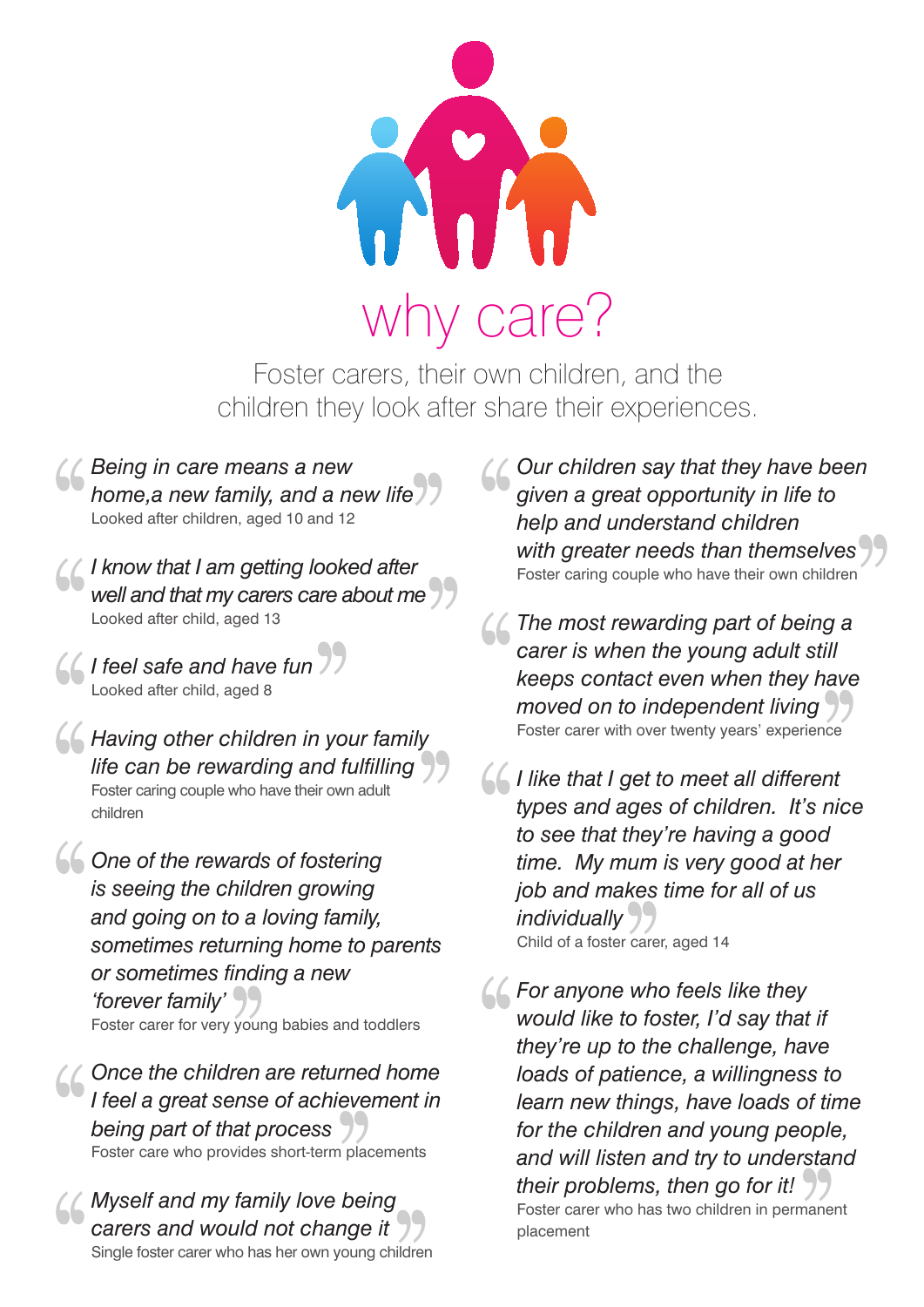

who for? The children who need foster families

Children who need foster families are aged 0-16. There are many reasons why children and young people might need to be accommodated with foster carers. These can include:

- $\blacktriangleright$  Families being unable to cope
- $\triangleright$  Parental ill-health
- $\blacktriangleright$  Parental drug or alcohol misuse
- $\epsilon$  Abuse
- **▶ Neglect**
- $\triangleright$  School attendance concerns
- $\epsilon$  Youth offending
- $\epsilon$  Abandonment

Children who need foster families are not different from other children but they will often have experienced troubled or disrupted family lives, or can have experienced separation, loss or abuse. They are likely to have a high level of need and may present some challenging or difficult behaviour.

Fostering is a way of offering these children and young people a safe, stable, family environment while their own families are unable to look after them.

Some children will need a regular short-break away from their families, over a period of time, to help to support them to stay at home.

Some children and young people will need to be looked after for a short time to allow their families the chance to sort out their problems and will return home. For some children, it can take a few months or years for their own families to get back on their feet.

For some children, their families' difficulties are so serious that they cannot return home. These children may stay permanently with foster carers until they are adults or they may move on to adoptive families.

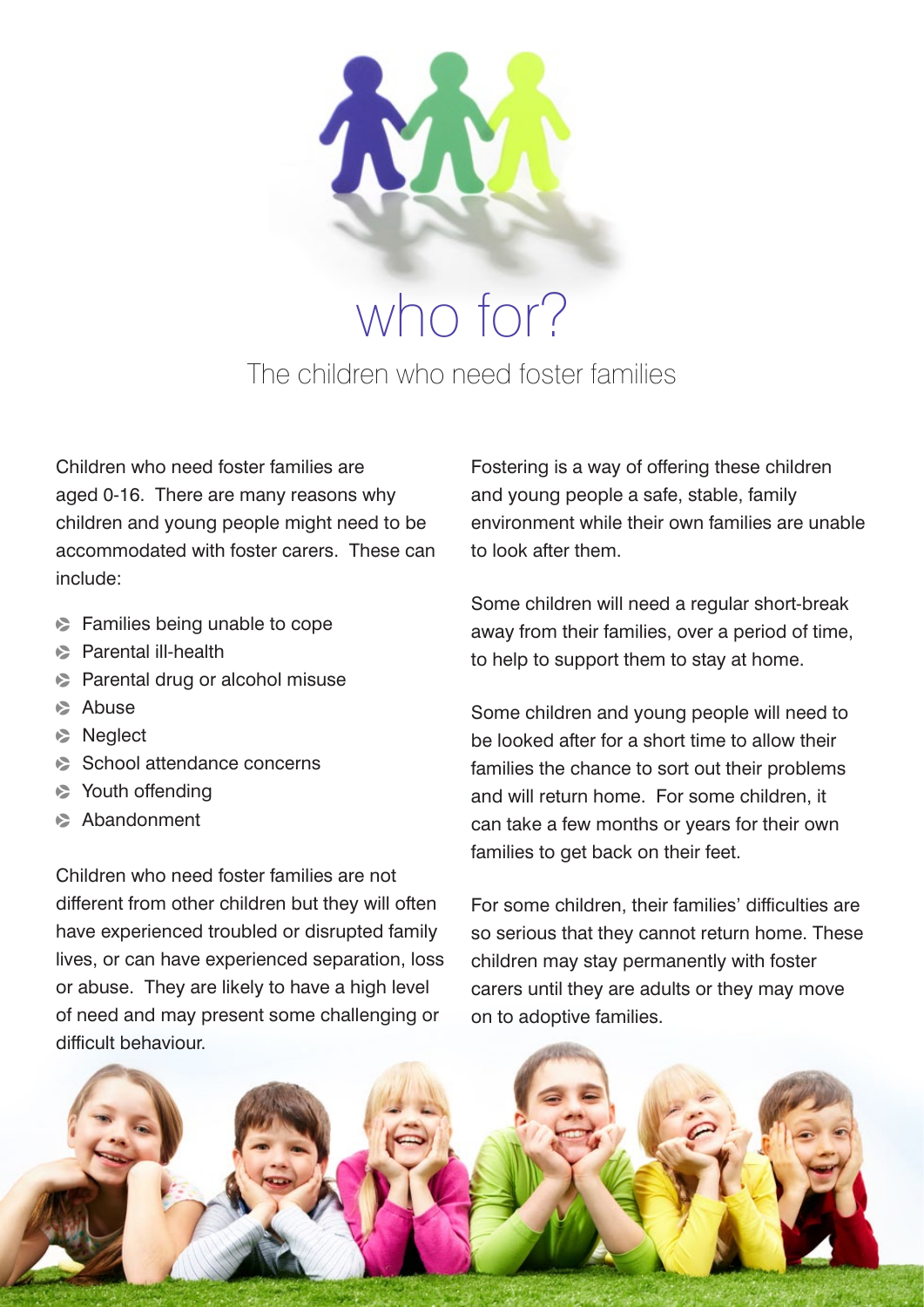

### what is fostering?

Find out about different kinds of fostering and what foster carers do

Fostering means providing family-based care for children and young people who cannot live with their own families

West Lothian Council foster carers have to be approved. Their approval will say:

- $\triangleright$  what kind of fostering they can offer
- $\triangleright$  what age of children they can care for
- $\triangleright$  how many children they can care for

Foster carer approvals are reviewed every year and can change.

#### **There are different kinds of fostering:**

#### p Full-Time Fostering

This means caring for a child on a full-time basis. Children needing a full-time foster family will be aged 0-16, although they may continue to be cared for until they are 18. Children may need full-time fostering for a few days or weeks, or they may need to stay with a foster family for a few months, or even years. Full-time fostering will support children until they either return home or move on to longer-term care either through permanent fostering or adoption.

#### **Permanent Fostering**

This means caring for a child who is never going to be able to return to live with their birth family. Children needing a permanent fostering family can be any age but will need a fostering family who will care for them into adulthood. Babies and younger children who cannot return to their families are more likely to need an adoptive family.

Adoption transfers the parental rights and responsibilities to adoptive parents and the child is no longer in the care of the local authority. If you are interested in adoption, rather than fostering, we would encourage you to contact an adoption agency. West Lothian Council does not currently recruit adopters. We would usually identify adoptive families through one of our two partner agencies either **Scottish Adoption Association (0131 553 5060)** or **St Andrew's Children's Society (0131 454 3370).**

Permanent fostering offers a child a secure and safe family to grow up in while usually still keeping in touch with their family. The local authority continues to be involved and foster carers and the child would each have a social worker who would maintain regular contact.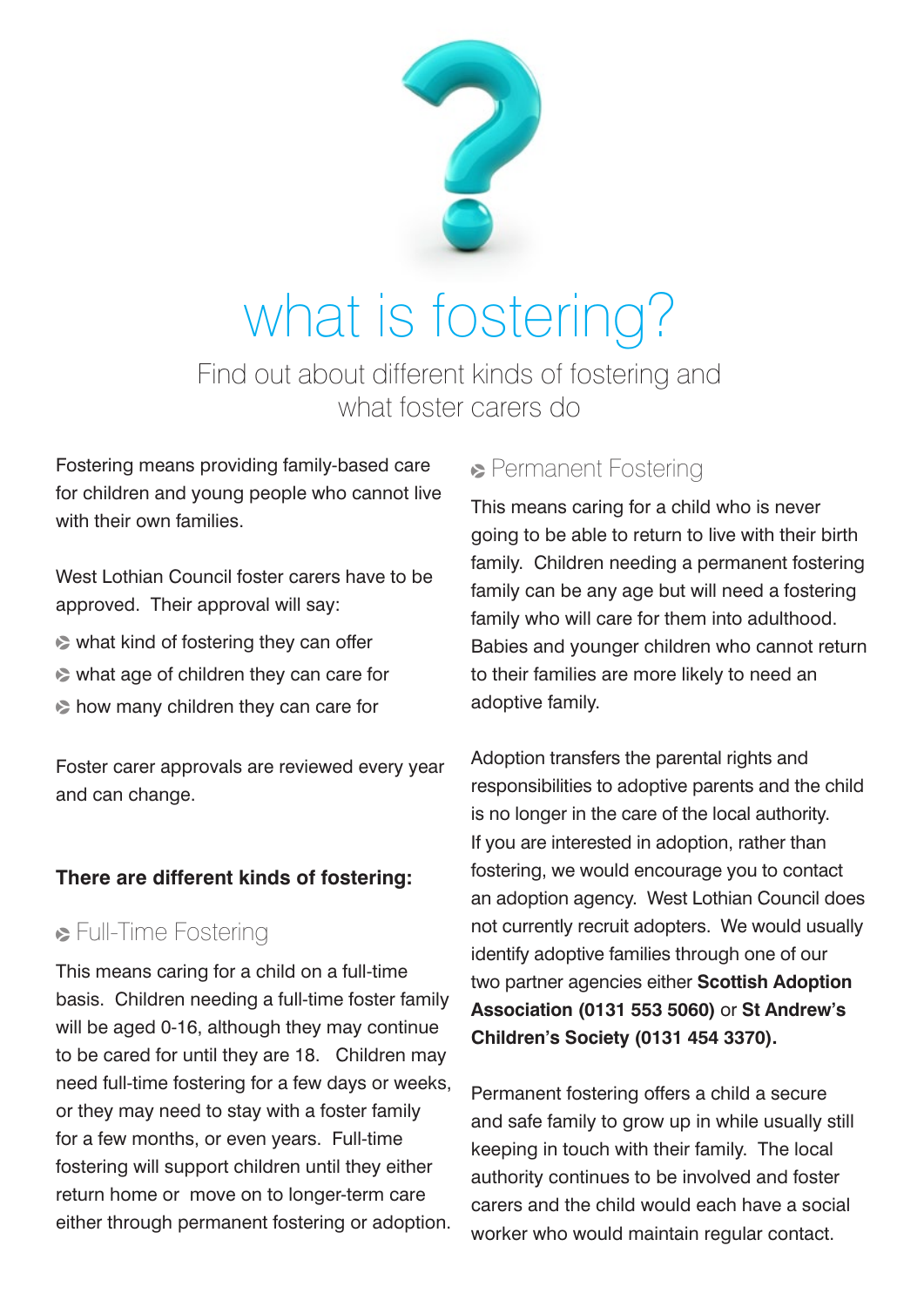#### **> Short-Break Fostering**

This means looking after children for a short time to give families or carers a break. A short break may be a one-off or it might take place regularly. Children needing a short break may be living with their family or with another foster carer. Children may have a disability, whether physical or learning difficulties, and need time away from their families.

#### p Supported Adult Placement

When a young person has been living with a foster carer for some time, and reaches 18, there is an option for the foster carers' approval to change to a supported adult placement approval. This means that young adults can continue to be supported for some time before they move on.

If you are interested in offering supported adult placements from the outset you can contact the **Throughcare/Aftercare Team on 01506 771767 or email on TCACReferral@westlothian.gov.uk**

Approved foster carers, in addition to offering one (or sometimes a combination) of the kinds of fostering, may also wish to be approved to offer some outreach fostering. There are two kinds of outreach fostering:

#### **>** Befriending

This means working with a child or young person on a one-to-one basis. A befriender will help to guide and assist children and young people through difficult times. They may be living at home, or living with another foster carer or in a residential setting.

#### **> Family Support**

This means working directly with parents and children in their own home. This can include budgeting, household tasks, managing difficult behaviour or establishing routines for children. This support can be significant in helping to keep families together and can offer extra help at times of crisis.

The money paid to carers varies depending on the approval of the carer and the type of care offered. Full-time and permanent fostering carers receive a weekly allowance to cover the costs of caring for each child in placement along with a fee payment in recognition of their work. For short-break fostering this fee and allowance is paid on a pro-rata basis. Outreach fostering is paid on a sessional/hourly basis.

For further information about carer payments please contact the Family Placement Team.

Foster carers provide a good standard of care for other people's children. They also do much more:

- $\triangleright$  Foster carers support children in their education, look after their health and support their social wellbeing
- $\triangleright$  Foster carers have an understanding of the difficulties parents face and often work closely with children's families and others who are important to the child
- $\triangleright$  Foster carers may help children to come to terms with difficult or traumatic experiences
- **P** Foster carers may manage difficult or challenging behaviour
- $\triangleright$  Foster carers work in partnership with social workers and other professionals
- $\triangleright$  Foster carers attend meetings and contribute to making care plans for children and young people
- **•** Foster carers keep records and maintain confidentiality
- $\triangleright$  Foster carers are motivated to develop new skills and learn new things through reading, discussion and attending training.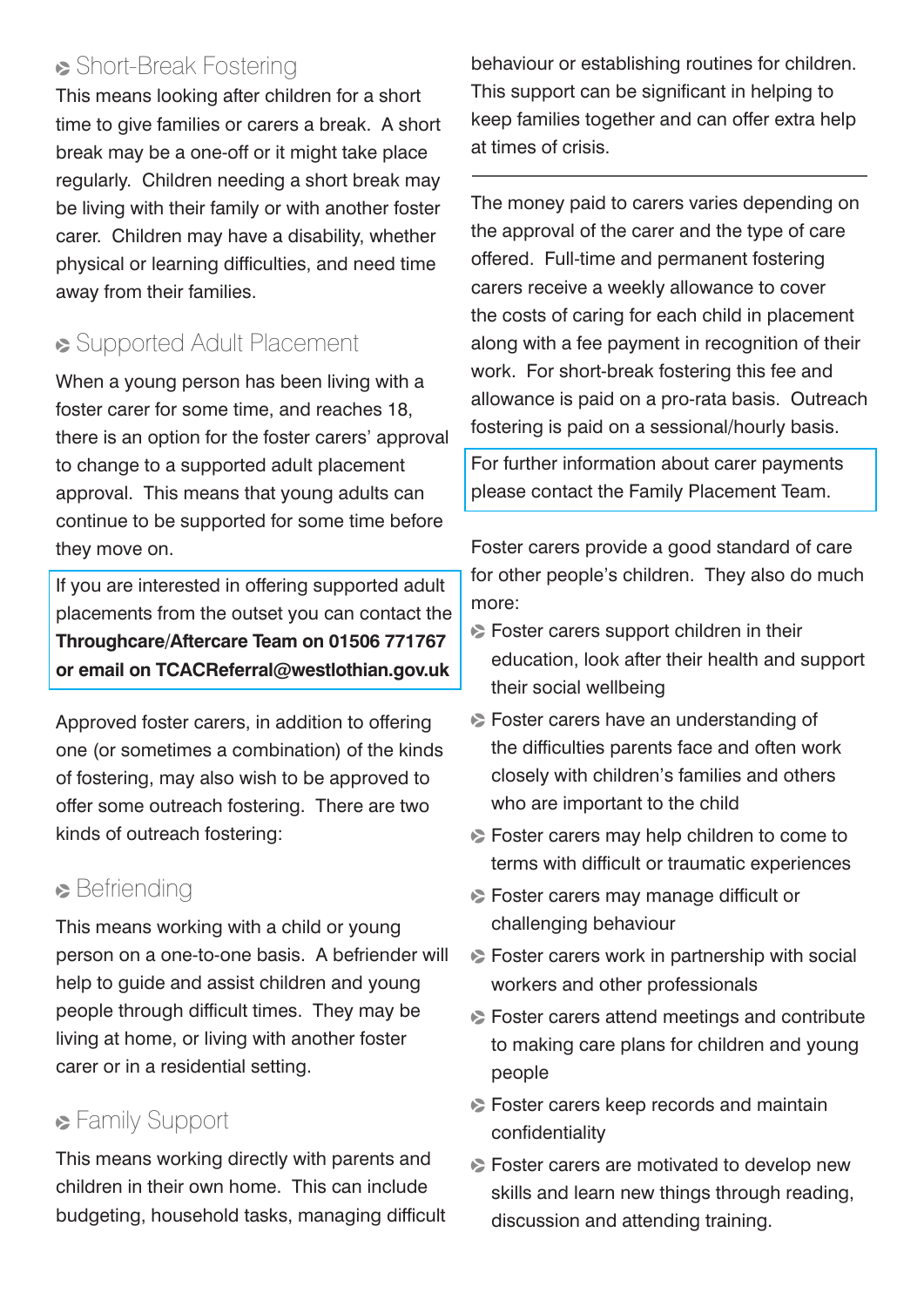

Things to think about when considering becoming a foster carer.

#### **Foster carers can come from all kinds of ethnic, religious, cultural and diverse backgrounds. Lots of different kinds of people foster.**

- $\triangleright$  You can be single
- $\triangleright$  You can be living with a partner
- p You can be married or have a civil partner
- p You can have your own children or stepchildren
- p You can have no children at all
- $\triangleright$  You can own your own home or be renting
- p You can be any age, over 21, as long as your health and well-being allows
- p You can offer short-break fostering at weekends if you are working full-time
- p You can be unemployed
- p You can have been 'in care' yourself

#### **What is important is that you must be able to:**

- $\triangleright$  Be warm, patient, understanding and flexible
- $\triangleright$  Be non-judgemental
- $\blacktriangleright$  Negotiate and compromise
- $\triangleright$  Provide good quality care for children
- $\triangleright$  Care for children safely
- $\triangleright$  Support children who may have experienced neglect or abuse
- $\triangleright$  Cope with children whose behaviour may sometimes be difficult and challenging
- $\triangleright$  Understand and work with parents who have been unable to look after their child, harmed their child or failed to protect their child
- $\triangleright$  Work as part of a team which includes a child's family, social worker, education and health staff
- $\triangleright$  Be willing to learn and develop new skills.

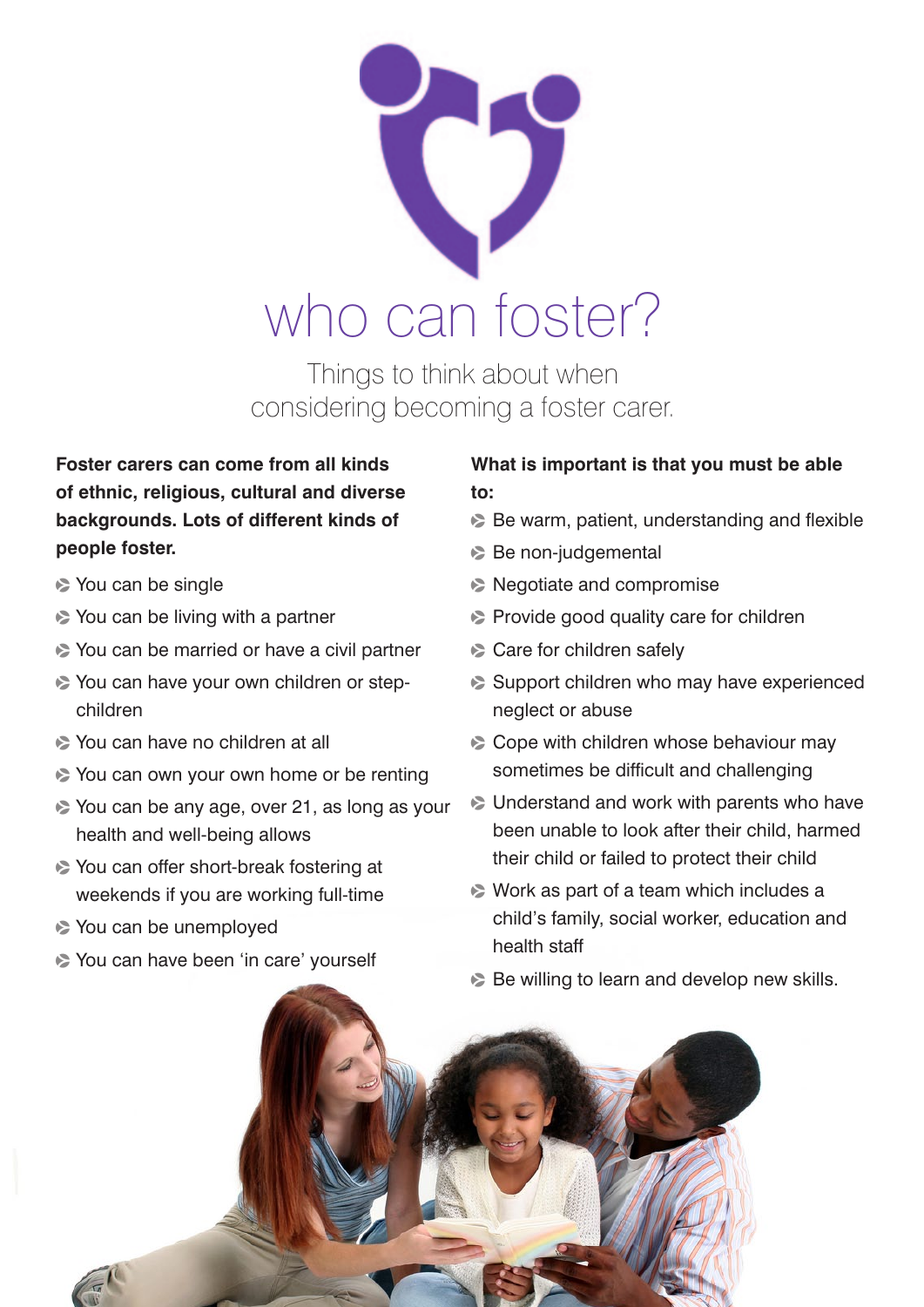

### where do you go from here?

Find out about the process of applying to become a foster carer.

**You read all the background information about fostering either in our enquiry pack or on the website.**

**You register your interest in becoming a Foster Carer with West Lothian Council by completing and returning the form at the end of this pack.**

**A social worker from West Lothian Council Family Placement Team contacts you to arrange an initial home visit.**

**You are invited to attend a Preparation Group – All prospective foster carers are required to attend training to prepare themselves and their household for a career in fostering with West Lothian Council. You will cover the following topics:**

- **1. What do Foster Carers do?**
- **2. Who are the Children and Young People?**
- **3. Working together**
- **4. Safer Caring**
- **5. Understanding Behaviour**
- **6. Moving on**

**You decide if you want to formally apply to become a carer.**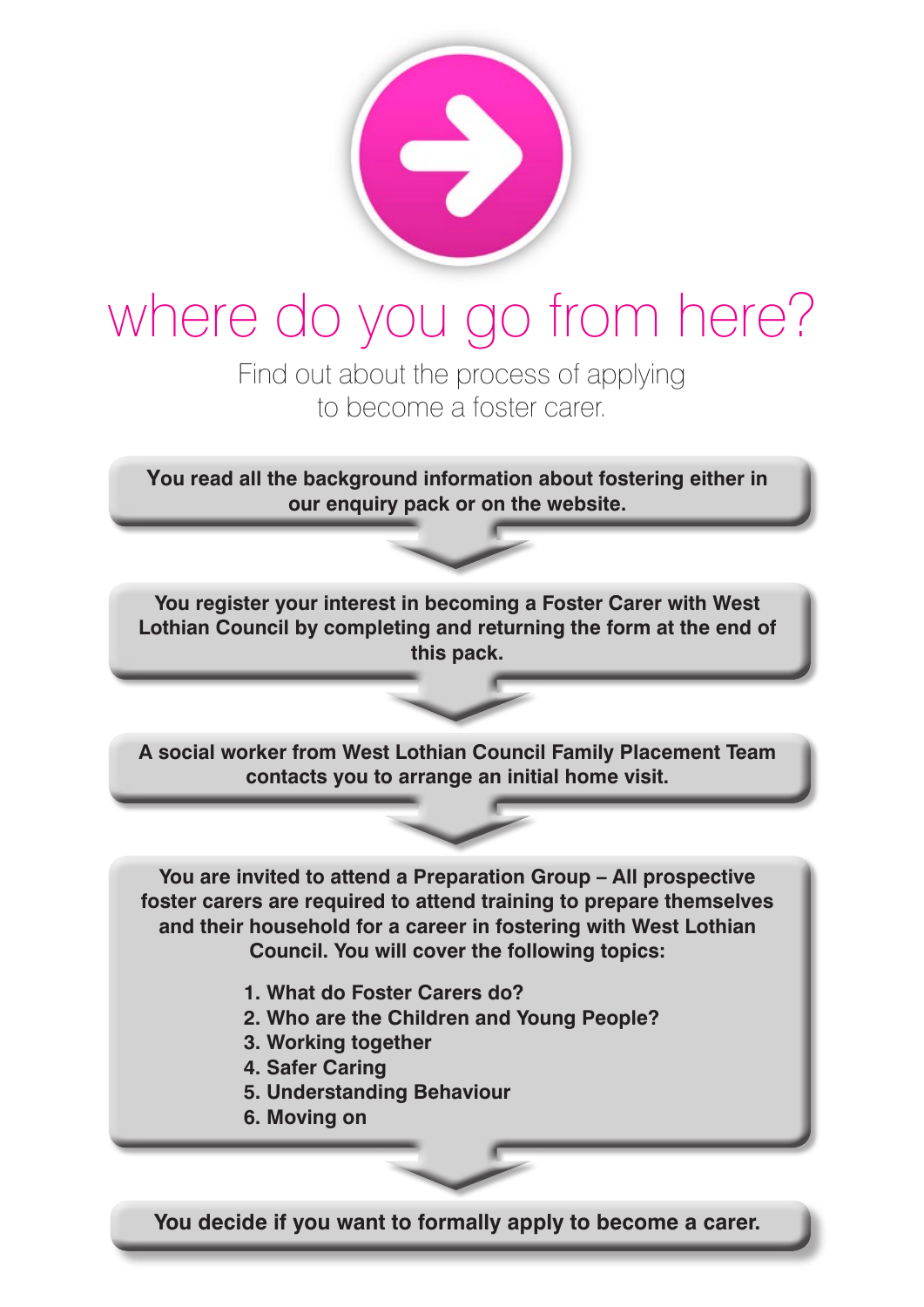#### **Start the assessment. A social worker will be allocated.**

**Your worker will look at your relevant skills, knowledge and experiences. We call these competencies. We assess your competencies by gathering information about you from a wide range of sources (checks and references) and from the evidence you give yourself about your skills. This process is called the home study.** 

**The home study will include the following checks and references, with your consent:** 

- **Protection of Vulnerable Groups (PVG) police disclosure check**
- **Full medical**
- **Local authority checks**
- **Personal references**
- **Employment history**
- **Employment reference**
- **Previous partners and older and adult children**

**We aim to complete the home study process within six months.**

**Your assessing social worker writes a report outlining your skills, training needs and areas of vulnerability. You will contribute to this report. A recommendation is made about what kind of fostering your should be approved for and the age and number of children you could care for.**

#### **Fostering Panel**

**Once all the information has been gathered the report is submitted to a Fostering Panel who recommend whether the applicant is suitable to foster. You are expected to attend.**

**If you are approved you will receive more information and training opportunities.**

**A child/young person will be placed with you.**

**Your approval is reviewed annually, or when there is significant change in your circumstances.**

**If you are not approved, discuss the reasons with your social worker. Sometimes it may be possible to re-apply in the future. You can appeal against the decision, and your social worker will ensure that you are given information on the appeal procedures.**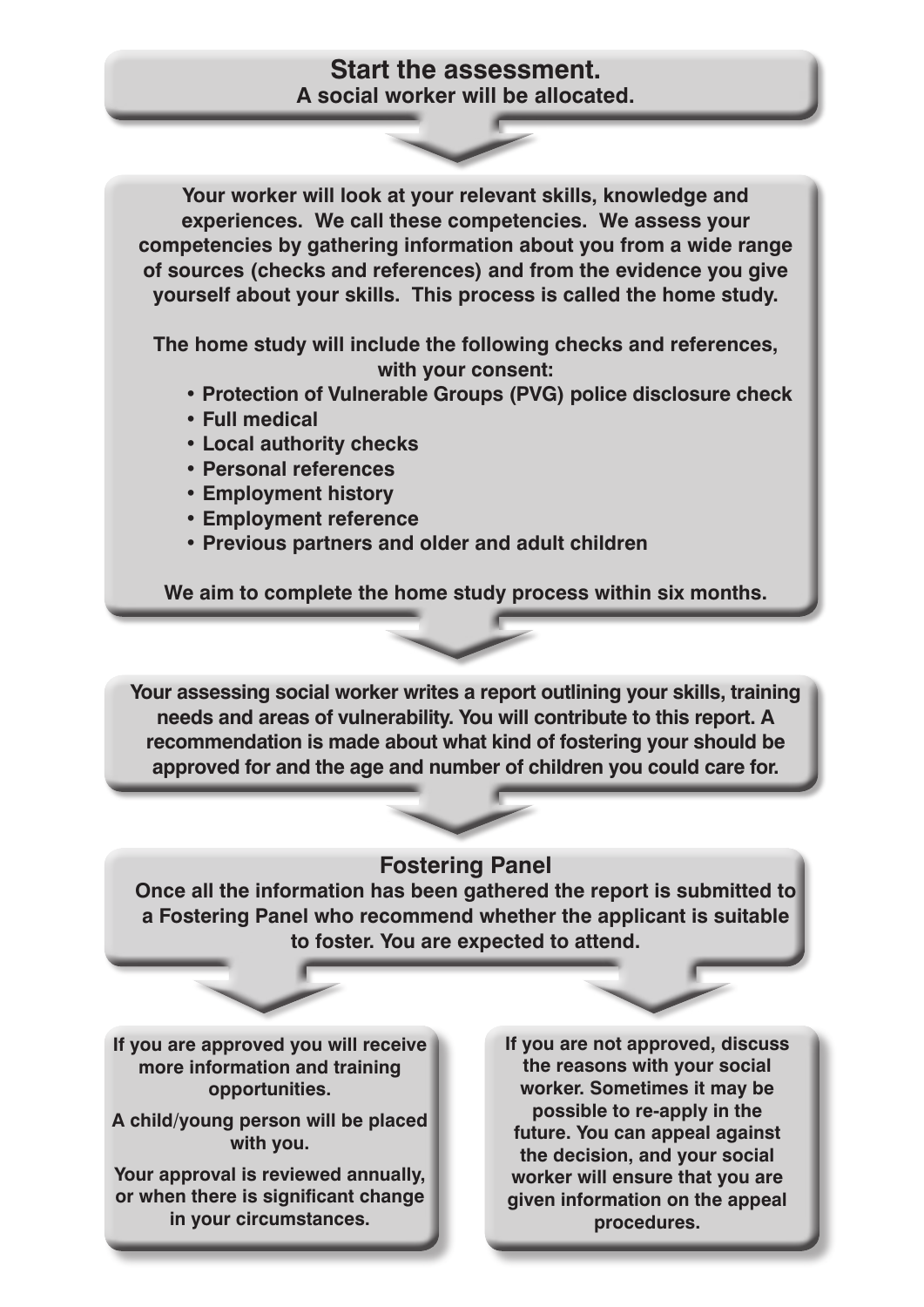

Family Placement Team social workers are happy to offer fuller information about fostering either on the telephone, by email, or by visiting you at home.

| Our contact details are: |                                                                                                                 |  |  |
|--------------------------|-----------------------------------------------------------------------------------------------------------------|--|--|
| Tel:                     | 01506 775677                                                                                                    |  |  |
| Email:                   | fostercare@westlothian.gov.uk                                                                                   |  |  |
|                          | Address: Strathbrock Partnership Centre<br>189a West Main Street<br><b>Broxburn</b><br>West Lothian<br>EH52 5LH |  |  |
|                          | Website: www.westlothian.gov.uk/<br>lovefostering                                                               |  |  |
| Twitter:                 | @lovefostering.                                                                                                 |  |  |

We are a team of qualified social workers. We provide preparation training for people interested in fostering. We make assessments of people who apply to become foster carers. We also offer a number of supports to foster carers, such as:

- $\triangleright$  Support from an allocated supervising social worker for them and their families
- $\triangleright$  Preparation before a child is placed (i.e. background and historical information about the child or young person and their family circumstances)
- $\triangleright$  Ongoing training on a wide variety of topics
- $\triangleright$  Planning and support alongside the child's social worker
- $\triangleright$  Out-of-hours support from the Social Care Emergency Team (SCET)
- $\triangleright$  Payments for their work as a carer and to cover the costs of caring for a child
- $\triangleright$  Group support and the opportunity to meet up regularly with other carers
- $\triangleright$  A 'buddy' service where new carers are linked to an experienced carer for support and guidance
- $\triangleright$  Group support for their own young children.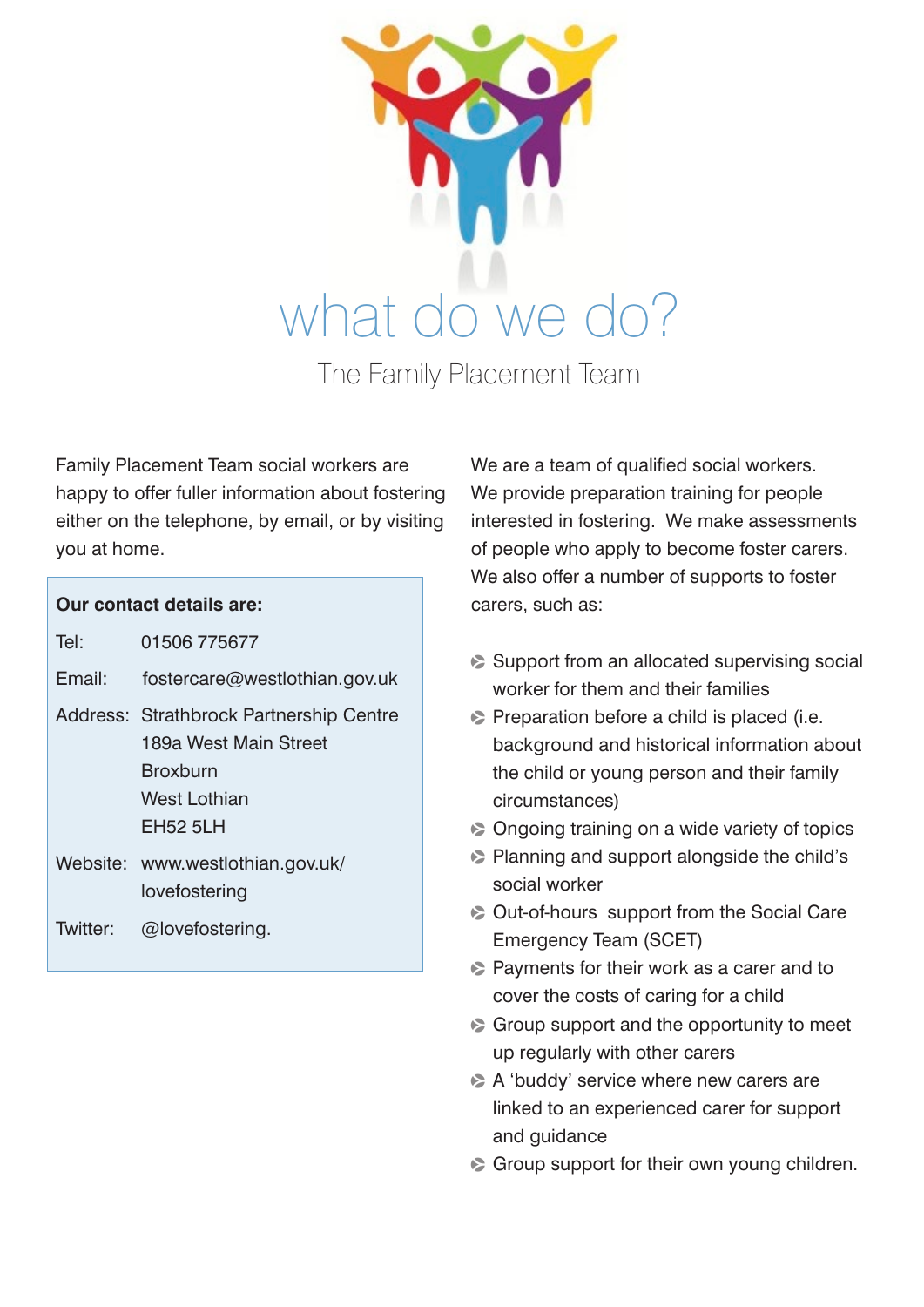West Lothian Council's Family Placement Team is a registered fostering agency. We comply with the National Standards for Foster Care and Family Placement Services. We are regularly inspected by the Care Inspectorate. You can find out what they have said about our service on our website.

We welcome your feedback, whether this is to tell us we are doing a good job or to let us know about things we need to improve. To tell us what you think please complete and return our feedback form.

The council has a complaints procedure that you can use if you are unhappy about some aspect of the service you have received. Further details of the complaints procedure can be supplied on request.

Alternatively, you may contact the Care Inspectorate who have a responsibility for registering and inspecting our fostering service and who have a complaints procedure that can be accessed by people using or wishing to use the service.

**Care Inspectorate, Stuart House, Eskmills, Musselburgh, East Lothian, EH21 7PB. Tel: 0845 600 9527. Email: enquiries@scswis.com. Web: www.careinspectorate.com**

*I would say to anyone thinking about fostering to definitely give it a go… you will not be on your own. You will be part of a team of people who are always on hand to give guidance and support.*

Foster carer

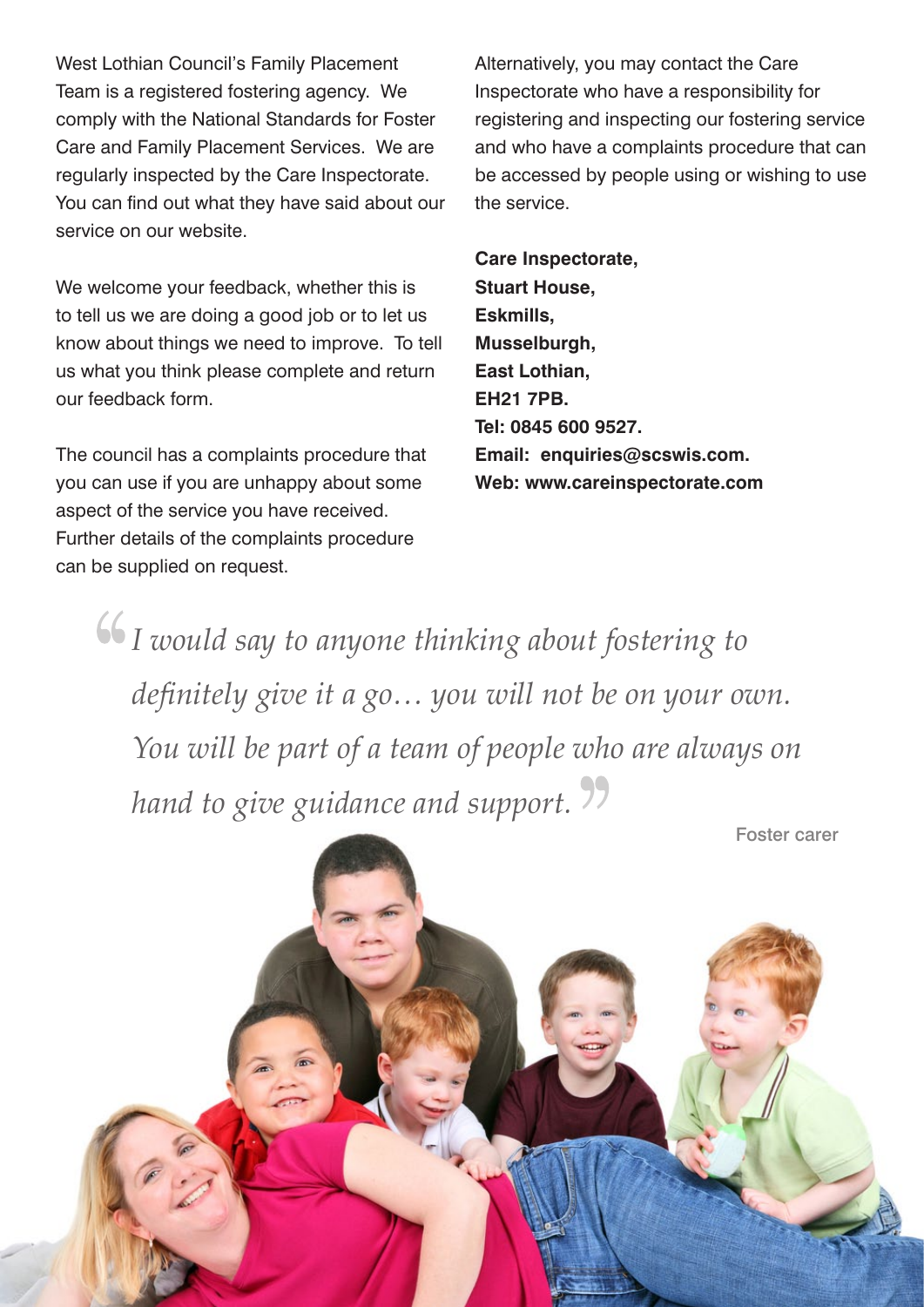## Enquiry Form

| <b>Applicant 1</b>                                                                                                                                                   |  |  |  |  |
|----------------------------------------------------------------------------------------------------------------------------------------------------------------------|--|--|--|--|
| <b>Applicant 2</b>                                                                                                                                                   |  |  |  |  |
| <b>Contact Details</b>                                                                                                                                               |  |  |  |  |
| <b>Household Members</b>                                                                                                                                             |  |  |  |  |
| What kind of fostering are you interested in? (please tick)<br>Full-Time Fostering Full-Time Fostering<br><b>Permanent Fostering</b><br><b>Short-Break Fostering</b> |  |  |  |  |
|                                                                                                                                                                      |  |  |  |  |

Return to:

 $\lambda$ 

**Family Placement Team Strathbrock Partnership Centre** 189a West Main Street Broxburn, West Lothian EH52 5LH